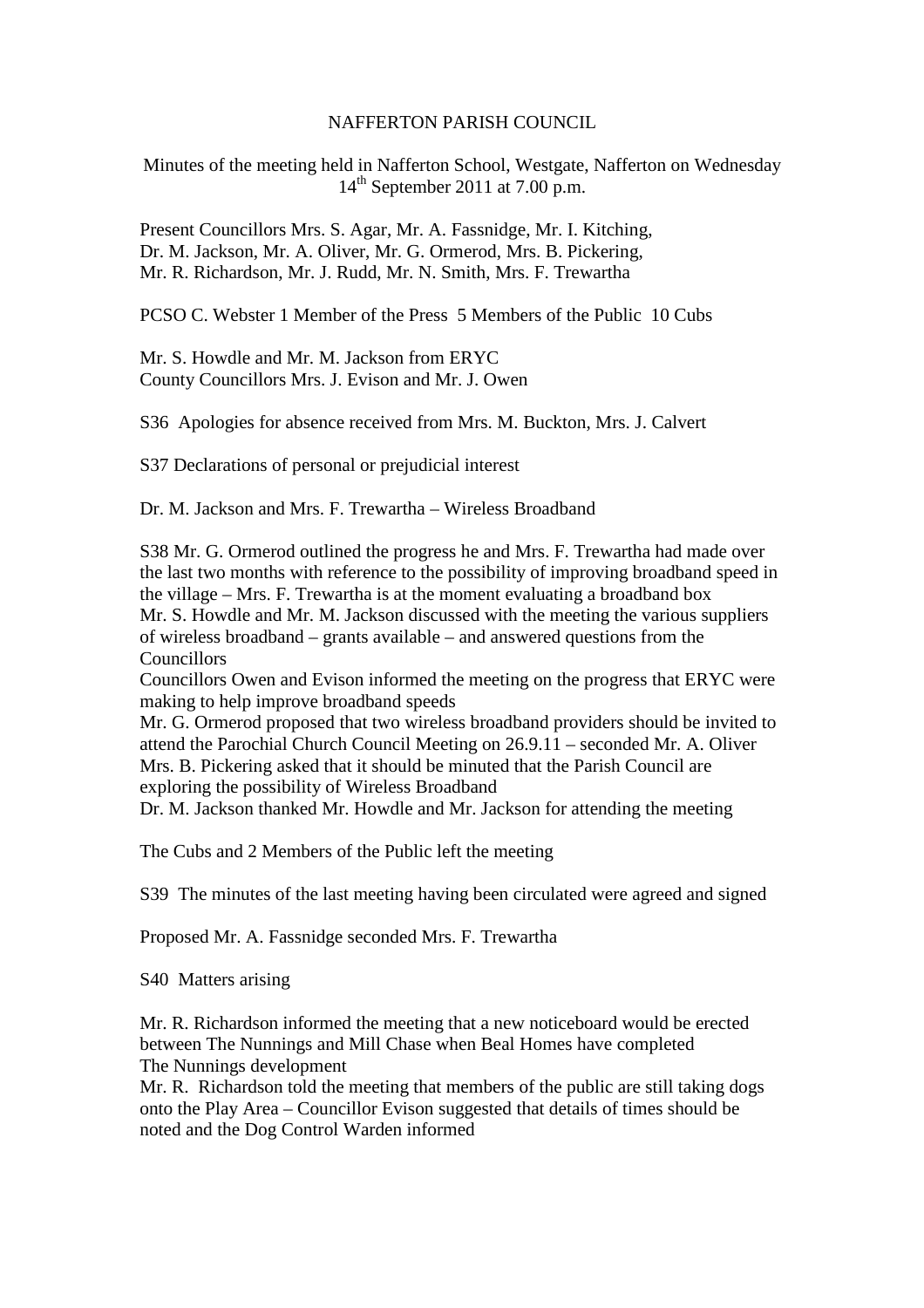Various items were discussed with PCSO C. Webster – damage to vehicle tyres – speeding on New Road – Traffic Police monitoring – PCSO Webster to increase visibility to combat drinking at the Play Area

S41 Planning

Planning applications received in August:

DC/11/01199 – Retention of existing garage and erection of extension to garage – Field House, Pockthorpe – permission granted

DC/11/02839 – Erection of two storey extension to side following the demolition of the detached garage and erection of a single storey extension to rear – 11 West Drive, Nafferton

DC/11/03183 – Erection of new sewage pumping station following demolition of the existing including extending the compound to the rear with additional fencing to the extended compound boundary – Nethergate, Nafferton

DC/11/03354 – Erection of garden boundary wall – 29 West End Falls, Nafferton

--------------------------------------

11/03349/STPLF – Erection of a temporary anemometry mast 50 m in height – land west of the Bungalow, Wold Road, Nafferton – we have no observation to make on this application

11/03754/PLF – Erection of a dwelling (resubmission of 11/01470/PLF) – land south east of 17 Driffield Road, Nafferton – Mrs. F. Trewartha proposed that we recommend that this application should be refused for the following reasons – the proposed dwelling would be erected in a garden, it would change the nature of the area, problems of access into the highways – the current drainage system in the parish is inadequate for additional projects - seconded Mr. A. Fassnidge

S42 Correspondence

Victim Support – Support for the Local Community – filed

East Riding of Yorkshire Council

East Riding Parish News – August 2011 – circulated East Riding Parish News – September 2011 – circulated Hedgerow Removal Notification No 222 – Dr. M. Jackson proposed that is permission is granted to remove the hedge then a new habitat should be planted in another area of the farm – seconded Mrs. F. Trewartha A. Elvidge – Flooding – Local Flood Mitigation funding distribution – Councillor Mrs. J. Calvert completed East Riding of Yorkshire Council response to Government Consultation on Planning for Travellers – Councillors Evison and Owen outlined the response Nafferton Jubilee Gardens – proposed lease in respect of land named Jubilee Gardens, Priestgate, Nafferton – discussed -Councillor Owen to report back

Tree decision – 11/02714/TCA – Application for tree works at All Saints Church , Nafferton – permission granted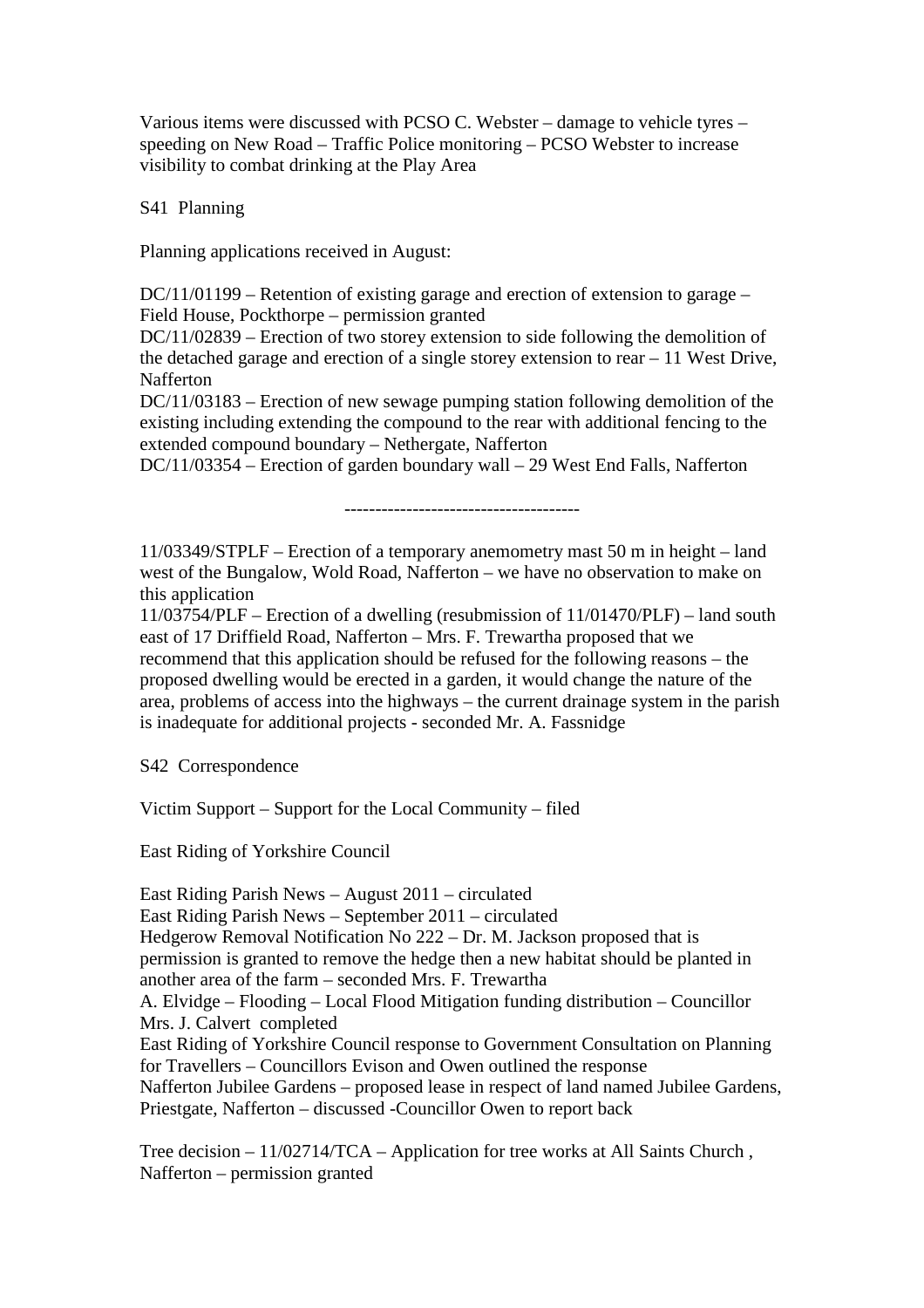Planning decisions:

DC/11/01870/PLF/DMONK – Erection of two wind turbines 36.4 m to hub height and 46 m to blade tip height – Little Pockthorpe Farm, Pockthorpe – granted DC/11/01999/EASTNN/KW1 – Retention of existing garage and erection of extension to garage – Field House, Pockthorpe – granted DC/11/02075/STPLF/STRAT/S12 – Erection of 67 m high to tip wind turbine with associated crane hard standing transformer station and construction of vehicular track – land west of The Bungalow, Wold Road, Nafferton – granted DC/11/02209/PLF/EAASTNN/DMONK – Erection of an agricultural building – Wold Farm, Scarborough Road, Driffield – granted DC/11/02670/PLF/EASTNN/RL – Change of use from retail shop to a holiday home – 10 Nethergate, Nafferton – granted DC/11/02750/PLF/EASTNN/DMONK – Erection of 1. 36.4 m high wind turbine – Pockthorpe Hall, Pockthorpe – granted

S43 Committee Reports

Village Hall – No representative

Feoffee – No meeting

Jefferson Hodgson – Provisional offer of land for allotments

Playground – Mr. A. Fassnidge reported that all was in reasonable order

Mr. R. Richardson to order a new No Dogs sign and an Under 5's sign

Clerk to contact ERYC Highways for a directional sign for the Playground – and a request for a 20 mph speed limit in the area

Environmental Sub-Committee – Mr. A. Oliver reported that it has been recommended that the sediment in the Mere should be tested – and awaiting prices for pickets and in fill.

Mr. A. Oliver is the co-ordinator for Nafferton in Bloom – and Nafferton will be entered in Britain in Bloom in 2012

Allotments – An offer of some land at The Parks has been received from the Jefferson Hodgson Trust – Dr. M. Jackson to arrange a site meeting with the Jefferson Hodgson Trust to discuss

 $Web - on going$ 

S44 Village Maintenance

| Clerk to contact ERYC reference: overgrown footpath from Parsonage to the church |
|----------------------------------------------------------------------------------|
| Proposed start date for works on Westgate,                                       |
| Nafferton to relieve flooding                                                    |
| Tree overhanging 17 Driffield Road, Nafferton                                    |
| Streetscene: request No cycles sign on                                           |
| Parsonage/Orchard Close                                                          |
| Dr. M. Jackson to contact ERYC – Mr. Appleton the footpath near to Wold Grange   |
| and the access to Whale Jaw                                                      |

Mr. A. Fassnidge reported that Mrs. Horsfall had reported a damaged BT manhole cover – which had been repaired and thanks received from Mrs. Horsfall